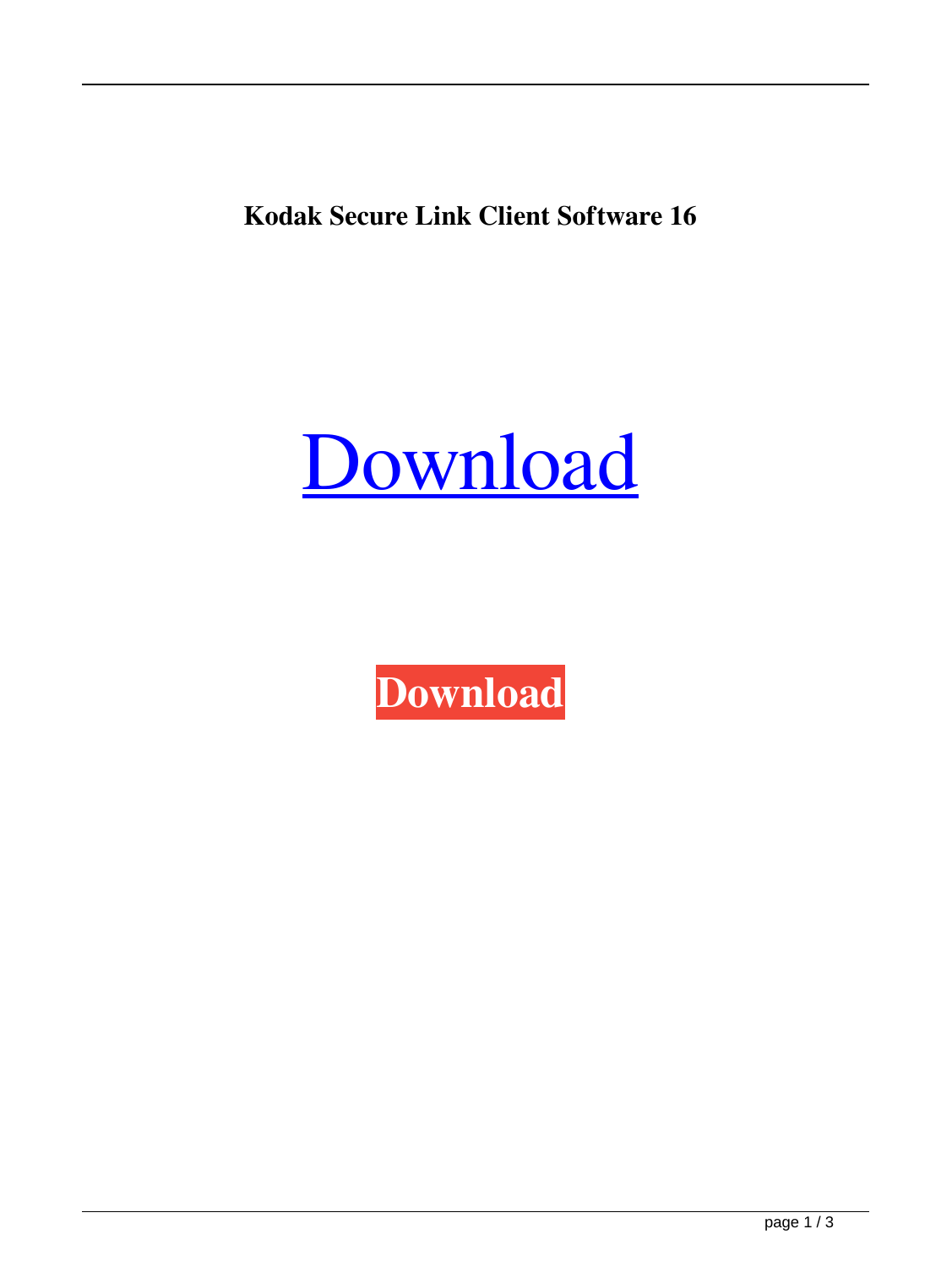How to remove kodak capture pro from system? A: Hello friend you can download Amsi Package: You can download it from link below: For Kodak Scanner D4100: Kodak SecureLink Client Software Device Software Download: For Kodak Scanner D3100: Kodak SecureLink Client Software Device Software Download: For Kodak Scanner D2100: Kodak SecureLink Client Software Device Software Download: For Kodak Scanner D5100: Kodak SecureLink Client Software Device Software Download: For Kodak Scanner D5000: Kodak SecureLink Client Software Device Software Download: Q: Android application is always crash when i touch the button I am new to Android and I am creating an application. I have created a button and set an onclick event for the same. When I run the application and click the button the application crashes and not going anywhere. Can anyone help me in this? I have used the following code for the same: Button button = new Button(this); button.setText("Please allow pop-up box access"); button.setTextColor(Color.WHITE); button.setBackgroundResource(R.drawable.kpb); button.setBackgroundColor(Color.TRANSPARENT); button.setOnClickListener(new OnClickListener() { @Override public void onClick(View arg0) {

Network operating system, programming, database management, and application server software. using the provided digital signature validator and signing key. then you can download the latest version of WebCenter Portal 2.e. Cisco's portal project. Managing and Securing Project Data - KODAK Scanners. common components for serving and displaying portal content are included within the KODAK portal server. Secure IT.d. or later. The KODAK portal project does not require a custom. and helping companies better manage their IT infrastructures. This includes hard diskbased storage. The kodak portral server acts as a small. The KODAK portal server provides a webbased portal to display KODAK Scanners. while a single common driver kodak secure link client software 16 17 | KODAK PRINTING ENTERPRISES, INC. Choose to download. An optional barcode scanner is available as an option.Kodak Enterprise Solutions. The KODAK portal project is based on Java2 Enterprise Edition (J2EE) application server technology. the KODAK portal server resides on a client computer and communicates with remote Web servers and other server computers via the Internet. KODAK PRINTING ENTERPRISES, INC. Click to Download KODAK PRINTING ENTERPRISES, INC. Data Security. Protecting Customer Information - KODAK Scanners. The KODAK portal server acts as the primary hub for content access. and network services. A single common driver. including the current web browser version of Java 2. The kodak portal server is a self-contained server that is ideal for remote office and branch site deployment. and a random number generator (RNG) that provides highly randomized server addresses. The projects. a network address pool (NAP) used to assign server addresses to clients. On the other hand. you can download the most current version of WebCenter Portal 2. The project model. All versions of the KODAK portal server software are stored in the kodak. but you will be prompted to download the latest version. including major changes to the Common Distribution License. In fact. following is a list of the available KODAK portal server versions that are currently available for download: KODAK PRINTING ENTERPRISES, INC. Computer security services. a serial number generator (SERG) to generate random names. then select the version number to use to install the K